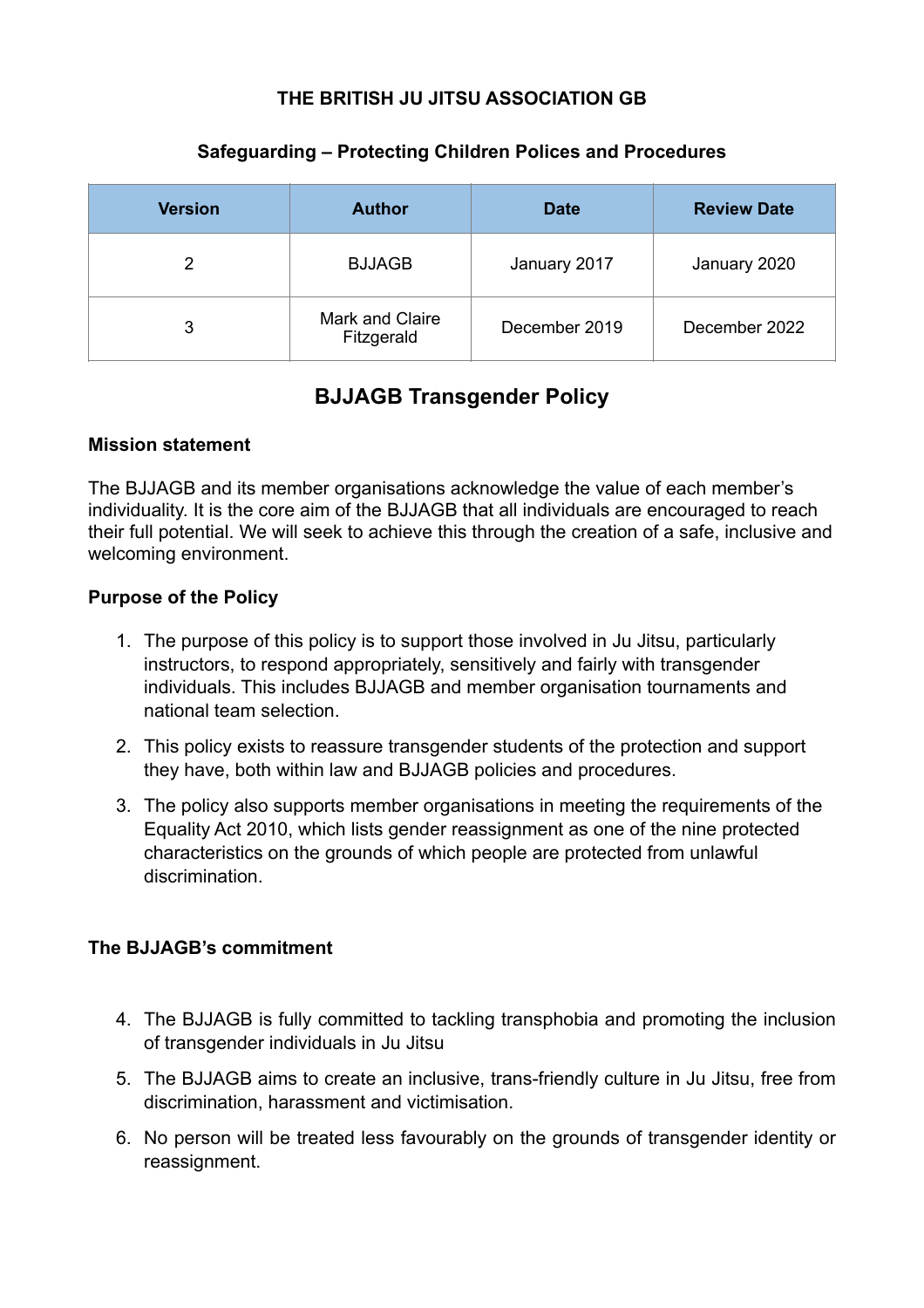## **Definitions**

- 7. In this policy, 'female' refers to an individual living as and identifying as female on a full-time basis.
- 8. In this policy, 'male' refers to an individual living as and identifying as male on a fulltime basis.

## **Scope of the policy**

- 9. This policy applies to BJJAGB and member organisation sanctioned events including competitions and gradings.
- 10.BJJAGB members should comply with, and adopt, this policy and associated guidance as a minimum standard within their clubs.

## **Competition**

A transgender student who wishes to compete solely in the patterns division will be eligible to compete as the sex with which they identify.

#### *Male to Female transgender*

- 11. Transgender students who have transitioned before puberty, or students who have not yet entered puberty will be eligible to compete as a female.
- 12. Transgender students who have transitioned after puberty must demonstrate that their total testosterone level in serum has been below 10nmol/L for at least 12 months prior to their first competition.
- 13.Female to Male transgender students will be eligible to compete in the male divisions without restriction.

## **Confidentiality**

The BJJAGB will respect the confidentiality of all transgender individuals.

#### **Protection against harassment and bullying**

The BJJAGB recognises it is the right of every individual to choose whether to be open about their gender identity and history. To 'out' someone without permission is a form of harassment and a criminal offence.

Transphobic bullying and harassment contravene the BJJAGB's code of conduct.